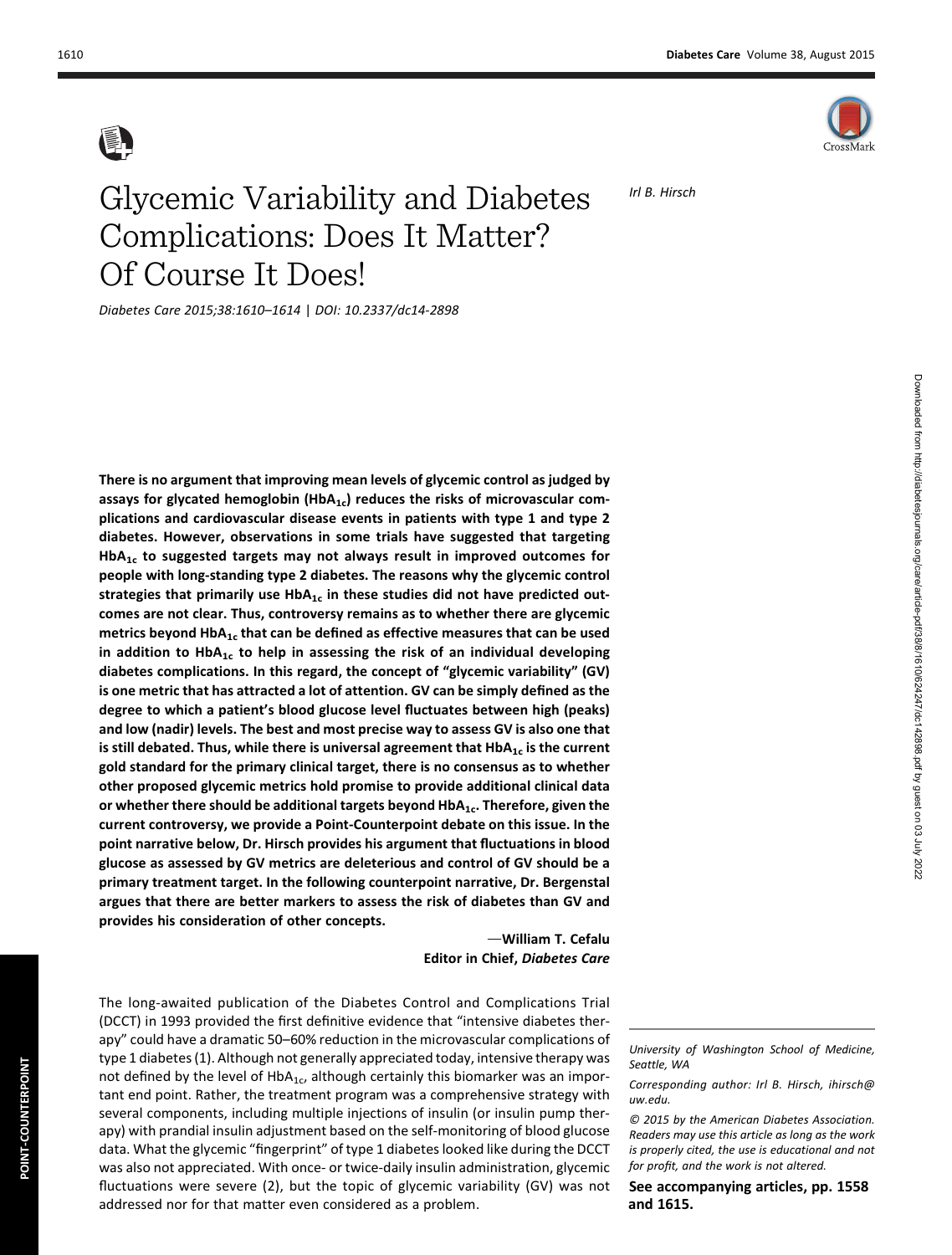The movement to true basal-bolus insulin with multiple injections did not gain momentum in clinical practice until after the introduction of insulin glargine, the first basal insulin analog, in 2001. Although 60% of Americans with type 1 diabetes (not receiving insulin pump therapy) were receiving once- or twice-daily insulin in 1998, this number dropped to 43% in 2003 (3). During this same period, the number of patients injecting insulin four or more times per day increased from 15 to 38%, with increasing numbers switching to insulin pump therapy (3). The overall trend resulted in more physiologic insulin replacement (and presumably less fluctuation of glycemia) for the majority of U.S. patients with type 1 diabetes.

This brings up numerous questions. Was the change to a multicomponent insulin regimen in the DCCT intervention arm at least partially responsible for the dramatic reduction in microvascular complications or was the improvement attributed entirely to the lower  $HbA_{1c}$ ? Did the ensuing change in philosophy of how to treat patients with type 1 diabetes (and many with type 2 diabetes) alleviate the burden of diabetes outside of the trial? If so, why would the general introduction of prandial insulin at each meal have such a robust impact of clinical outcomes? And finally, is there a causal relationship in the general introduction of prandial insulin resulting in a reduction in the oscillations of blood glucose that could result in a clinical benefit?

Over the years, the issues of glycemia and GV as it pertains to the DCCT have become more complex. First, the treatment group effect explained (only) 6.6% of the variation in risk among subjects, yet virtually all of this effect (96%) can be explained by the differences in  $HbA_{1c}$ between the two groups. Second, total glycemic exposure ( $HbA_{1c}$  and duration of diabetes) explains only about 11% of the variation in retinopathy risk so that "other factors may presumably explain the remaining 89% of the variation in risk among subjects independent of A1C" (4). There is no controversy that individuals with high  $HbA_{1c}$  levels have increased risk of the vascular complications of diabetes; the issue is what other factors may be involved. Given the known negative impacts of both hyperglycemic spikes and hypoglycemia

(noted below), it seems plausible that the typical glycemic swings seen in poorly controlled diabetes could be involved in the pathogenesis of the vascular complications of diabetes. Importantly, it is now clear that in type 1 diabetes (with the most severe insulin deficiency and GV) even with HbA<sub>1c</sub> levels "within target" there is a 2.92-fold increased risk of cardiovascular mortality (5). There is also compelling evidence to suggest that GV, even in those without diabetes, is an independent risk factor for cardiovascular disease (6).

At a cellular level, early work by Ceriello and colleagues (7) reported that human umbilical vein endothelial cells when exposed to variations of glucose concentrations (5 mmol/L and 20 mmol/L) expressed more apoptosis than when only exposed to the higher glucose concentration. There was further clarification in a later study showing that exposure of endothelial cells to both stable and intermittent high glucose stimulates reactive oxygen species overproduction through a protein kinase C–dependent activation of NADPH oxidase, leading to increased cellular apoptosis (8). El-Osta et al. (9) also showed that transient hyperglycemia for 16 h resulted in epigenetic changes in the promoter of nuclear factor-kB subunit p65 in aortic endothelial cells both in vitro and in nondiabetic mice, which cause an increase in p65 gene expression. These epigenetic and gene expression changes persist for at least 6 days of subsequent normal glycemia. The authors concluded that transient spikes of hyperglycemia may be an  $HbA_{1c}$ independent risk factor for diabetes complications. While it is acknowledged that these studies of endothelial cells may not represent GV seen in human diabetes, it was subsequently shown in subjects with type 2 diabetes that with glucose fluctuations there is a "triggering effect" of urinary excretion of 8-iso-prostaglandin F2 $\alpha$ , a marker of oxidative stress (10) and endothelial dysfunction (7).

Additionally, it is now becoming clear that many of the cellular processes that occur with hyperglycemic spikes also occur with experimental hypoglycemia. Insulin-induced hypoglycemia has been shown to correlate with increased proinflammatory cytokines, markers of lipid peroxidation, reactive oxygen species, and leukocytosis (11). This suggests that the term "glucose variability" should be qualitatively defined not only as fluctuations of glucose around a mean but also as the deleterious cellular processes attributed to both the hyperglycemic spikes and the hypoglycemic troughs.

There are numerous other clinical clues that GV is involved in the pathogenesis of the vascular complications of diabetes. As the definition of variability includes both glycemic peaks and troughs, the most severe variability with the greatest ranges of blood glucose will include hypoglycemia (12). While there are numerous mechanisms by which hypoglycemia may result in poor macrovascular outcomes (13), hypoglycemia is in fact associated with both macrovascular and microvascular end points in type 2 diabetes (14,15), although the explanation for this is not clear. In type 1 diabetes, severe hypoglycemia is also associated with an increased risk of mortality after a cardiovascular event (16). These data emphasize the significance of hypoglycemia as an aspect of GV.

Perhaps the most compelling illustration of how the change in insulin philosophy has impacted microvascular complications comes from Australia (17). In this analysis of 1,604 adolescents, between 1990 and 2009, retinopathy declined from 53 to 12% ( $P <$ 0.001), while microalbuminuria was reduced from 8 to 3% ( $P = 0.006$ ). Physiologic insulin replacement (multiple injections and insulin pump therapy) increased from 17 to 88%. Although median  $HbA_{1c}$  decreased from 9.1 to 8.5% (76 mmol/mol to 69 mmol/mol) ( $P <$ 0.001), there was minimum change in the percentage of patients reaching the target  $HbA_{1c}$  of less than 7.5% (58 mmol/mol) (Fig. 1).

There are other provocative data supporting GV impacting both macrovascular and microvascular end points. In a prospective and randomized trial, Esposito et al. (18) showed that when subjects with type 2 diabetes were randomized to receiving either glyburide or repaglinide for 1 year,  $HbA_{1c}$  reduction was the same in both groups (0.9%), but there was a greater decrease in postprandial hyperglycemia and inflammatory biomarkers with the shorter-acting secretagogue, repaglinide. Importantly,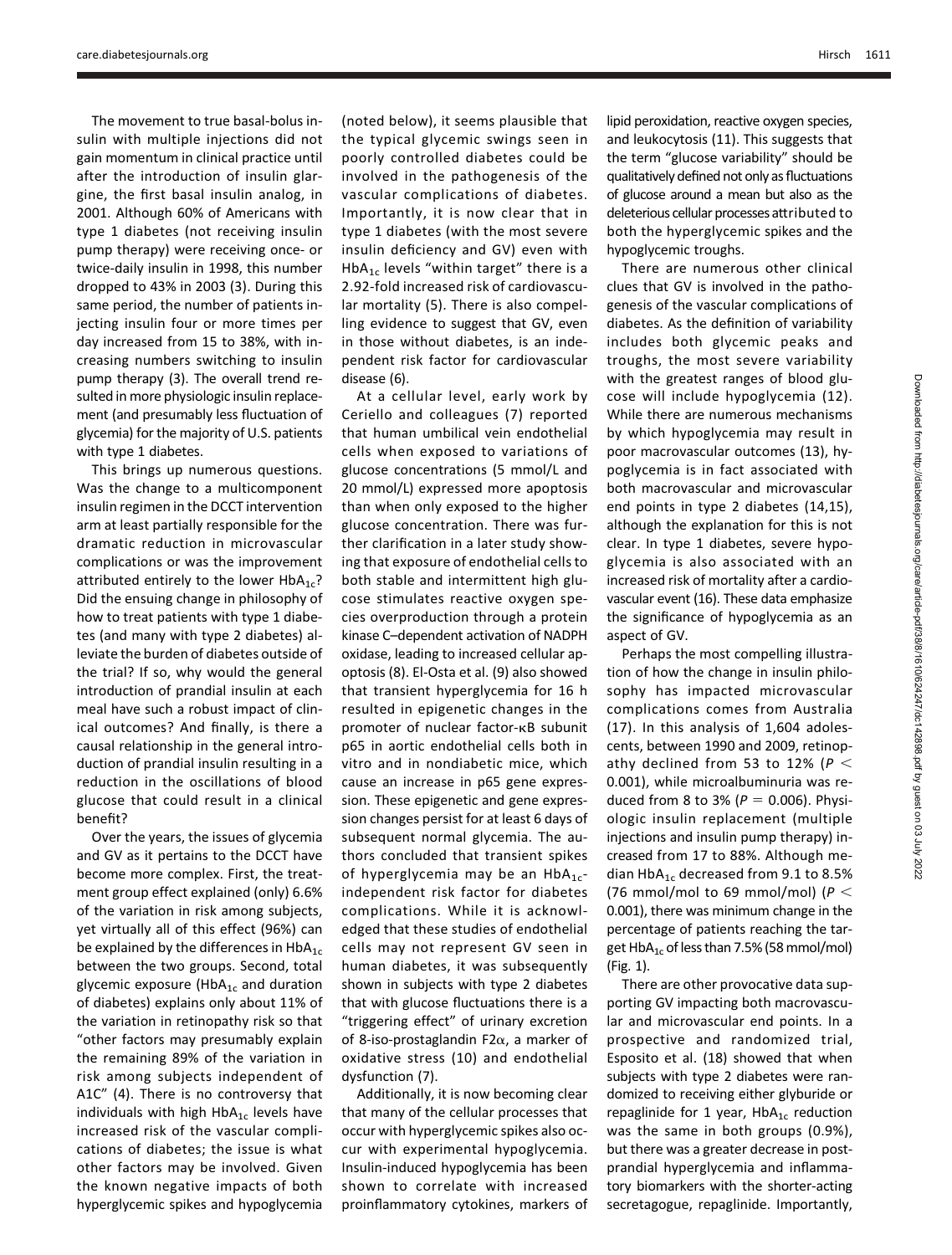

Figure 1—Declining retinopathy in parallel with greater use of multiple daily injections (MDI) and continuous subcutaneous insulin infusion (CSII). Reprinted with permission from Downie et al. (17).

more subjects in the repaglinide group had regression of carotid artery intimal thickness, and this improvement was associated with postprandial, but not fasting, glucose control.

The report often cited as the most important demonstration of no impact of GV on the vascular complications of diabetes comes from Kilpatrick et al. (19). These investigators used capillary glucose profiles from the 1,441 subjects in the DCCT and showed no relationship between GV and diabetic retinopathy or nephropathy (19). Still, this same group did show an association between  $HbA_{1c}$  variability and the microvascular complications of diabetes, suggesting that longer-term fluctuations in glycemia seem to contribute to the development of retinopathy and nephropathy (20).

Another important supporting study was a recent publication reviewing the association of 1,5-anhydroglucitol (1,5-AG), a biomarker associated with GV, and outcomes in the Atherosclerosis Risk in Communities (ARIC) Study (21). 1,5-AG is a metabolically inert monosaccharide present in the diet. It competes with glucose for renal reabsorption, and minimal amounts are lost in the urine when blood glucose is below  $\sim$ 10 mmol/L. However, with more profound hyperglycemia, 1,5-AG is lost in the urine as is seen after eating, thus 1,5-AG is a marker of postprandial

hyperglycemia and GV. In 12,308 people analyzed (including 958 with diagnosed diabetes) in the ARIC Study, 1,5-AG was associated with prevalent retinopathy. In those with diagnosed diabetes, those with the lowest levels of 1,5-AG ( $<$ 6  $\mu$ g/mL, representing the most GV) were 11 times more likely to have retinopathy compared with those with the highest levels of 1,5-AG ( $>$ 10  $\mu$ g/mL, representing the least GV). In those with diagnosed diabetes, low 1,5-AG was also associated with a greater than twofold increased risk of incident chronic kidney disease (21). These relationships for the entire study population are shown in Fig. 2. While there are obvious limitations with this retrospective analysis, these compelling data speak to the need for prospective studies to further examine the relationship of GV and the complications of diabetes.

As there is minimal fluctuation of glucose in individuals without diabetes, it is important to ask if more severe glycemic fluctuations may impact depression, quality of life, or other mental health outcomes. This was assessed, and it was shown that in women with type 2 diabetes lower GV was associated with greater health-related quality of life after adjusting for age and weight (22). Furthermore, subjects with higher trait anxiety tended to have steeper glucose excursions (22). How GV may impact central nervous system function deserves further study.

The greatest argument against GV having a role in diabetes comes from the HEART2D (Hyperglycemia and Its Effect After Acute Myocardial Infarction on Cardiovascular Outcomes in Patients With Type 2 Diabetes Mellitus) study (23). These investigators targeted postprandial hyperglycemia (instead of the entire spectrum of GV) and did not show benefit after acute myocardial infarction in subjects with type 2 diabetes using a prandial insulin strategy compared with those using basal insulin (23). This should not be surprising as the difference between daily mean postprandial glucose was only 0.8 mmol/L. One would not expect a difference in cardiovascular events after a myocardial infarction with such a small difference in blood glucose. Furthermore, as we have learned in other trials, our greatest chance for success is in prevention of an initial event, not attempting to change the natural history with established disease.

In the end, there is a biological rationale and enough supporting evidence to endorse the concept that GV is an important risk factor directly involved in the pathogenesis of the vascular complications of diabetes.  $HbA_{1c}$ , our first real biomarker of diabetes management, has major limitations and even in the best of circumstances provides only a simplified snapshot of glycemic control (24). The "Hb $A_{1c}$  message" is important but incomplete because  $HbA_{1c}$  by itself does not explain all of the risk for those who develop the devastating complications of diabetes. While GV is one candidate for an alternative risk factor for vascular complications, there are others, including genetic and environmental risks. This debate will not conclude until a formal, randomized trial examines the relationship between GV and a hard end point, such as retinopathy, nephropathy, or a cardiovascular outcome. A feasibility study to ensure it is possible to randomize a population to two levels of variability by using either a rapid-acting insulin analog or a short-acting glucagonlike peptide 1 receptor agonist with equivalent  $HbA_{1c}$  levels will be reported soon, and the design and baseline characteristics of this trial are outlined in this issue of Diabetes Care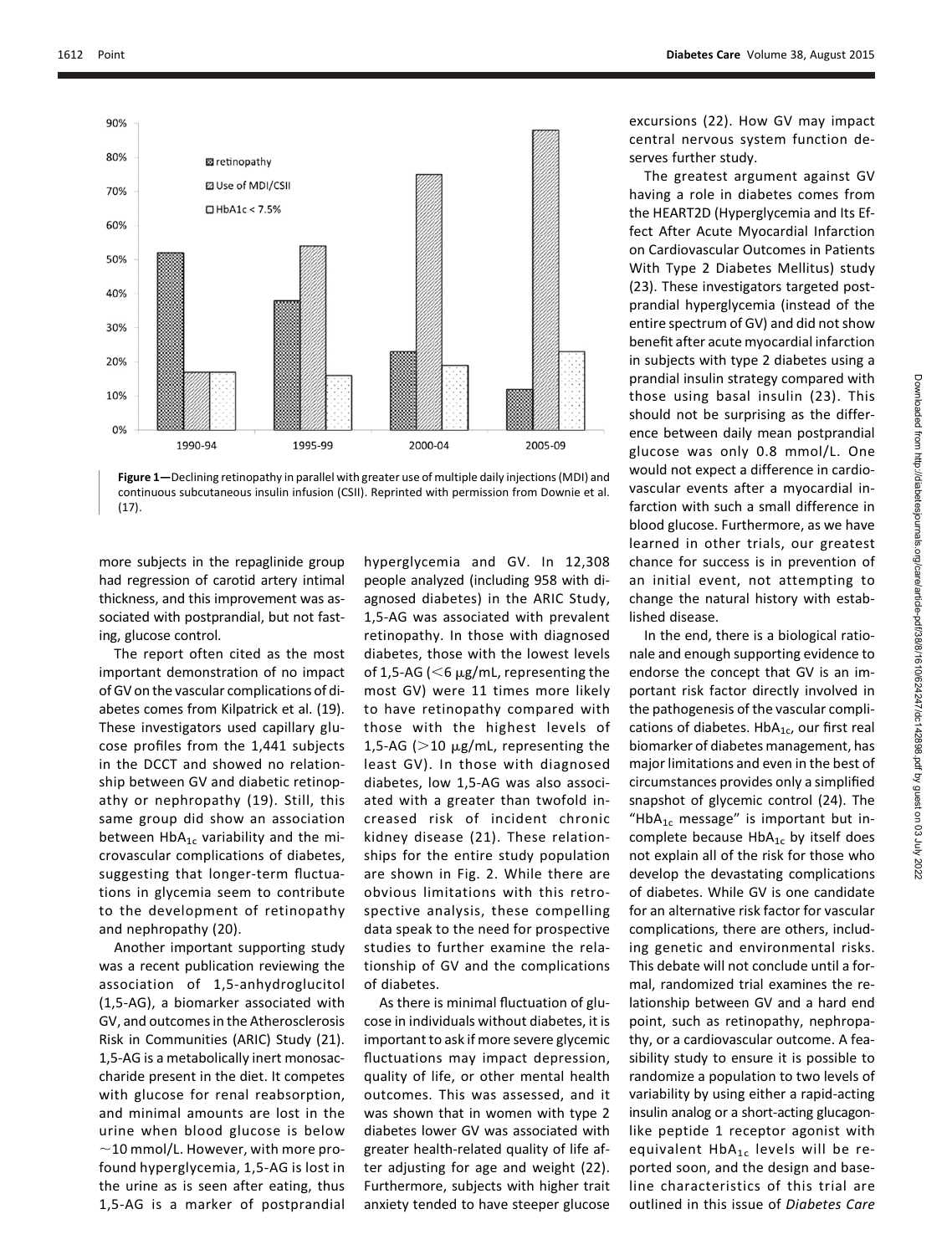

Figure 2—Adjusted associations for baseline 1,5-AG with prevalent retinopathy (odds ratios) and incident chronic kidney disease (CKD) and incident diabetes (hazard ratios) in the overall population of the ARIC Study. Frequency histograms for 1,5-AG are shown separately for people with diagnosed diabetes (dark gray bars) and without diagnosed diabetes (light gray bars). Adjusted odds ratios for prevalent retinopathy are from logistic regression models and adjusted hazard ratios (for incident chronic kidney disease and incident diabetes) are from Cox proportional hazards models. Models were adjusted for age, race, sex, LDL cholesterol, HDL cholesterol, triglycerides, BMI, waist-to-hip ratio, systolic blood pressure, blood pressure–lowering medication, family history of diabetes, education, drinking status, smoking status, and physical activity index. Reprinted with permission from Selvin et al. (21).

(25). Once we can alter variability while maintaining identical  $HbA_{1c}$  levels, then we can design an appropriate trial to support the role of glycemic fluctuations. Although it will take a large study of many years to prove this (similar to the DCCT), current evidence supports that fluctuations in blood glucose are dangerous and should be a primary treatment target. This will require the use of newer glucose-lowering agents (such as incretin hormones or sodium– glucose cotransporter 2 inhibitors), faster prandial insulins, and more routine continuous glucose monitoring for both type 1 and type 2 diabetes. It is likely our treatment strategies will be

quite different a decade from now once we understand the importance of GV.

Duality of Interest. I.B.H. has research grants from Sanofi, Novo Nordisk, and Halozyme and consults with Roche Diagnostics, Abbott Diabetes Care, and Valeritas.

## References

1. The Diabetes Control and Complications Trial Research Group. The effect of intensive treatment of diabetes on the development and progression of long-term complications in insulin-dependent diabetes mellitus. N Engl J Med 1993;329:977–986

2. Lauritzen T, Faber OK. Binder C. Variation in 125I-insulin absorption and blood glucose

concentration. Diabetologia 1979;17:291– 295

3. US GfK Roper Diabetes Patient Program, 2003

4. Lachin JM, Genuth S, Nathan DM, Zinman B, Rutledge BN; DCCT/EDIC Research Group. Effect of glycemic exposure on the risk of microvascular complications in the Diabetes Control and Complications Trial-revisited. Diabetes 2008; 57:995–1001

5. Lind M, Svensson AM, Kosiborod M, et al. Glycemic control and excess mortality in type 1 diabetes. N Engl J Med 2014;371:1972–1982 6. Levitan EB, Song Y, Ford ES, Liu S. Is nondiabetic hyperglycemia a risk factor for cardiovascular disease? A meta-analysis of prospective studies. Arch Intern Med 2004;164:2147– 2155

7. Riso A, Mercuri F, Quagliaro L, Damante G, Ceriello A. Intermittant high glucose enhances apoptosis in human umbilical vein endothelial cells in culture. Am J Physiol Metab 2001;281: E924–E930

8. Quagliaro L, Piconi L, Assaloni R, Martinelli L, Motz E, Ceriello A. Intermittent high glucose enhances apoptosis related to oxidative stress in human umbilical vein endothelial cells: the role of protein kinase C and NAD(P)H-oxidase activation. Diabetes 2003;52:2795–2804

9. El-Osta A, Brasacchio D, Yao D, et al. Transient high glucose causes persistent epigenetic changes and altered gene expression during subsequent normoglycemia. J Exp Med 2008; 205:2409–2417

10. Monnier L, Mas E, Ginet C, et al. Activation of oxidative stress by acute glucose fluctuations compared with sustained chronic hyperglycemia in patients with type 2 diabetes. JAMA 2006;295:1681–1687

11. Razavi Nematollahi L, Kitabchi AE, Stentz FB, et al. Proinflammatory cytokines in response to insulin-induced hypoglycemic stress in healthy subjects [published correction appears in Metabolism. 2009;58:1046]. Metabolism 2009;58:443–448

12. Kilpatrick ES, Rigby AS, Goode K, Atkin SL. Relating mean blood glucose and glucose variability to the risk of multiple episodes of hypoglycaemia in type 1 diabetes. Diabetologia 2007; 50:2553–2561

13. Desouza CV, Bolli GB, Fonseca V. Hypoglycemia, diabetes, and cardiovascular events. Diabetes Care 2010;33:1389–1394

14. Zoungas S, Patel A, Chalmers J, et al.; ADVANCE Collaborative Group. Severe hypoglycemia and risks of vascular events and death. N Engl J Med 2010;363:1410–1418

15. Bedenis R, Price AH, Robertson CM, et al. Association between severe hypoglycemia, adverse macrovascular events, and inflammation in the Edinburgh Type 2 Diabetes Study. Diabetes Care 2014;37:3301–3308

16. Lung TW, Petrie D, Herman WH, et al. Severe hypoglycemia and mortality after cardiovascular events for type 1 diabetic patients in Sweden. Diabetes Care 2014;37:2974–2981

17. Downie E, Craig ME, Hing S, Cusumano J, Chan AKF, Donaghue KC. Continued reduction in the prevalence of retinopathy in adolescents with type 1 diabetes: role of insulin therapy and glycemic control. Diabetes Care 2011;34:2368– 2373